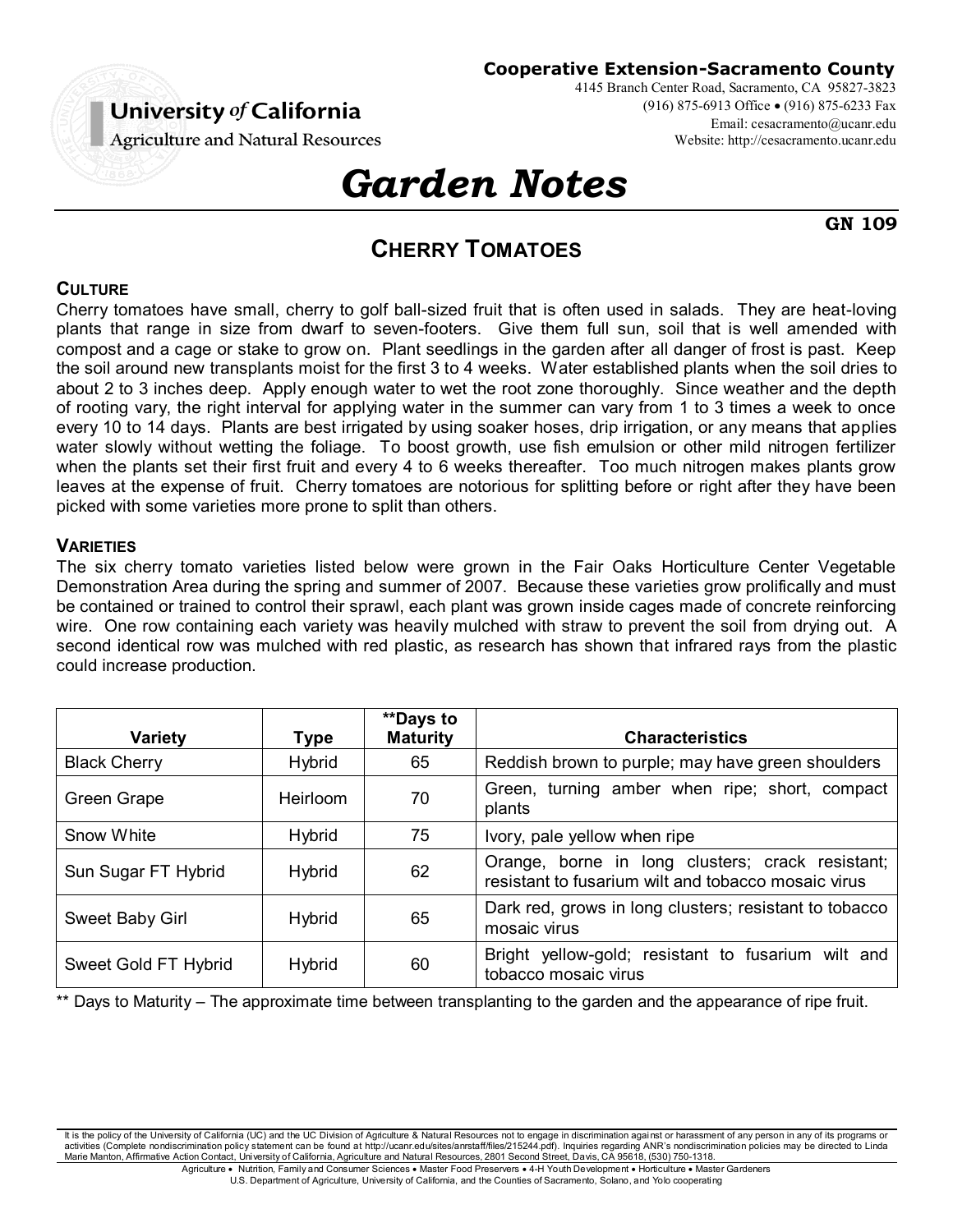## **FAIR OAKS HORTICULTURE CENTER CHERRY TOMATO DEMONSTRATION (2007) - SUMMARY**

All of the cherry tomato plants grown in 2007 grew quite vigorously, as cherry tomatoes tend to do, and with the exception of both 'Sweet Baby Girl' plants (see additional information below), none experienced any disease.

### **USE OF RED PLASTIC MULCH**

A joint effort by the U.S. Department of Agriculture and Clemson University has resulted in the development of a reflecting red mulch film called *Selective Reflecting Mulch* or *SRM-Red*. This material, a thin plastic film (1.0 mil.), performs like black plastic mulch: warming the soil, suppressing weeds, and retaining moisture. It also increases production of tomatoes. The red color reflects intensified red light onto the plant and has been shown in USDA tests to produce from 12 to 20% more tomatoes than with black plastic. Field tests at the Agricultural Research Service in Florence, South Carolina, have indicated that red plastic mulch suppresses root-knot nematode damage in tomatoes.

As mentioned in the *Garden Note*, one row containing one plant of each variety was heavily mulched with straw to prevent the soil from drying out, and a second identical row was mulched with *SRM-Red*. Production statistics were kept until Harvest Day on August 4, 2007, to see if there was any difference in tomato production, and our findings indicated that the row mulched with straw outperformed the *SRM-Red* row by 10.5%. Because production statistics were not kept for the entire growing season, it is unknown if the *SRM-Red* row would have ultimately produced more cherry tomatoes than the row mulched with straw. The following chart shows the production results as well as information about weed suppression, moisture retention, and plant growth. This was not a trial (soil conditions, plastic thickness, irrigation, and other conditions may have been different from USDA and other tests), but rather was an experiment that might interest home gardeners.

|                                       | <b>Straw</b>                              | <b>SRM-Red</b>                          |
|---------------------------------------|-------------------------------------------|-----------------------------------------|
| Weed suppression                      | Some common purslane and spotted          | No weeds with the exception of common   |
|                                       | spurge; moderate sprouting of seeds in    | purslane and spotted spurge, which      |
|                                       | straw (wheat or oats).                    | were hard to remove under mulch.        |
| Moisture retention                    | Soil moderately moist.                    | Soil quite moist.                       |
| Plant growth                          | Vigorous, bushy growth; plants            | Vigorous, bushy growth; some            |
|                                       | noticeably, but not dramatically, taller. | occasional slight wilting of leaf tips. |
| Total Yield (as of<br>August 4, 2007) | 95 pounds                                 | 86 pounds                               |

Red plastic mulch is available through the following mail-order sources:

- Peaceful Valley Farm & Garden Supply [\(www.GrowOrganic.com\)](http://www.groworganic.com/)
- Gardener's Supply Company ([www.gardeners.com\)](http://www.gardeners.com/)
- Territorial Seed Company [\(www.territorialseed.com\)](http://www.territorialseed.com/)
- Pinetree Garden Seeds [\(www.superseeds.com\)](http://www.superseeds.com/)

To simplify information, trade names of products and company names have been used. No endorsement of named products or companies is intended, nor is criticism implied of similar products or companies that are not mentioned.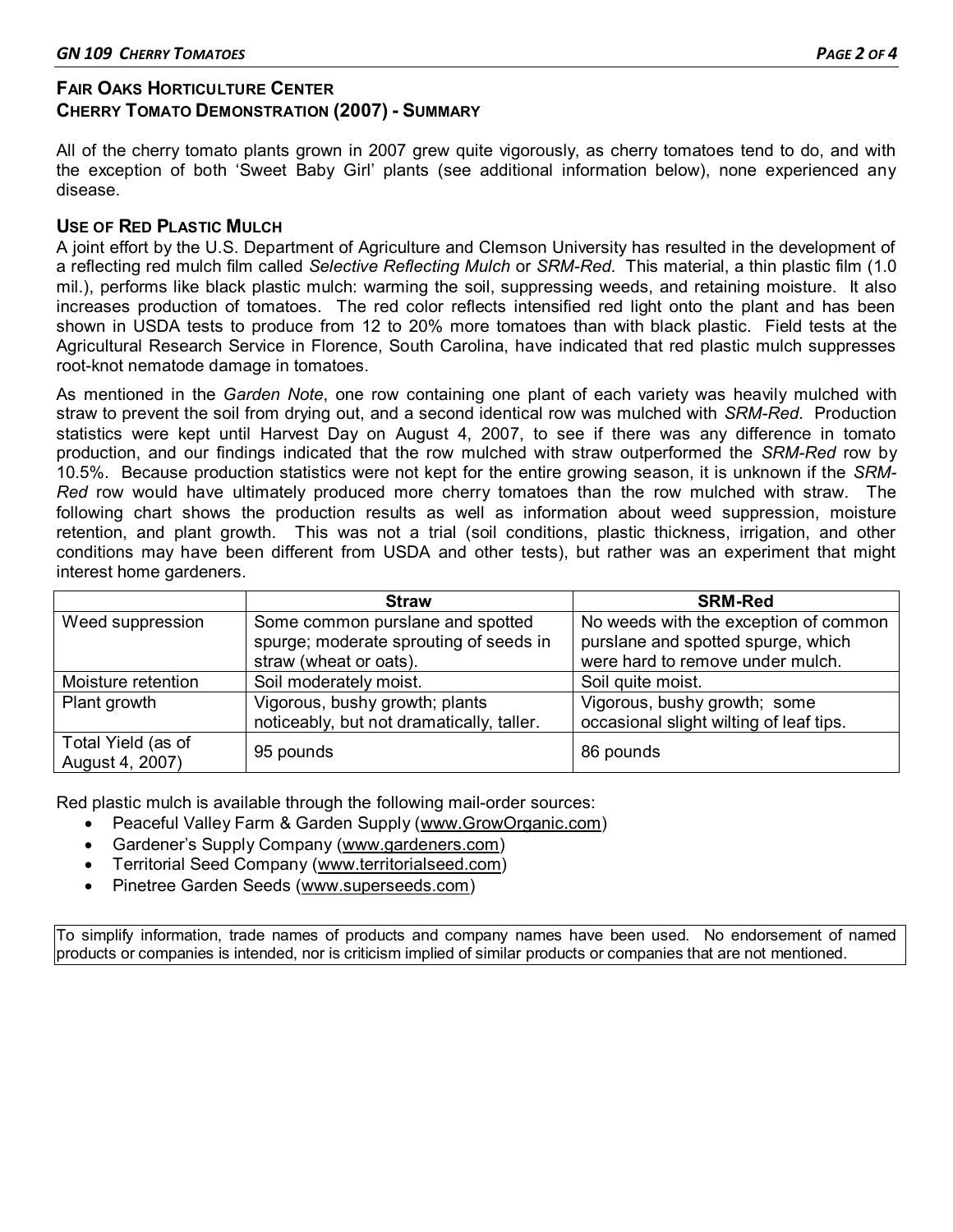#### *GN 109 CHERRY TOMATOES PAGE 3 OF 4*

Tomato plants were started from seed on February 28, 2007, and transplanted into the ground on April 28, 2007. After three months of growth, tomatoes were harvested for tasting at Harvest Day (August 4, 2007); the production statistics as of that date are set out at the end of each entry. All plants, except 'Sweet Baby Girl', continued to produce prolifically until they were pulled out in September.

**'Black Cherry'** – A truly black cherry tomato. It is not a plum, but a perfectly round cherry with classic black tomato flavor; sweet yet rich and complex. Fruit picks clean from the stem and is produced in abundance on vigorous, tall plants. These cherries are a unique addition to the color spectrum of cherry tomatoes now available. Indeterminate. Ready to pick 65 days from setting plants outside.

Many tasters thought the color was unique (brownish-red with occasional green shoulders) and the flavor was very good, although not really sweet like gold or orange cherry tomatoes.

Straw mulched row: 11 pounds Red plastic mulched row: 9 pounds

**'Green Grape'** – Very short compact plants yield ¾ to 1 inch fruit that is yellowgreen when ripe and easy to harvest. A prolific producer that is full of flavor, sweet and juicy. Determinate. Ready to pick 70 days from setting plants outside.

This variety was a favorite of many tasters, although some tomato "purists" were a little turned off by green tomatoes. The plants were a little slow to begin producing tomatoes, but when they got going, production was very good. The plants are determinate, so they yielded less than some of the other indeterminate varieties.

Straw mulched row: 8 pounds Red plastic mulched row: 11 pounds

**'Snow White'** – Delightful ivory-colored cherry tomatoes ripen to pale yellow and are sweet without being sugary. Indeterminate. Ready to pick 75 days from setting plants outside.

Many tasters were fond of the mild, sweet flavor. Production throughout the growing season was quite high.

Straw mulched row: 12 pounds Red plastic mulched row: 11 pounds

**'Sun Sugar FT Hybrid'** – A hybrid orange cherry tomato with unbelievably good flavor and productivity. Very sweet, fruity-tasting tomatoes are borne in long clusters on vigorous plants. Many other cherry tomatoes have a tendency to crack, especially when ripe, but this one has crack resistance bred in while still keeping a thin skin. Indeterminate. Ready to pick 62 days from setting plants outside.

This variety was extremely popular with tasters. It was one of the first to set fruit, and production throughout the growing season was very high.

Straw mulched row: 18 pounds Red plastic mulched row: 16 pounds